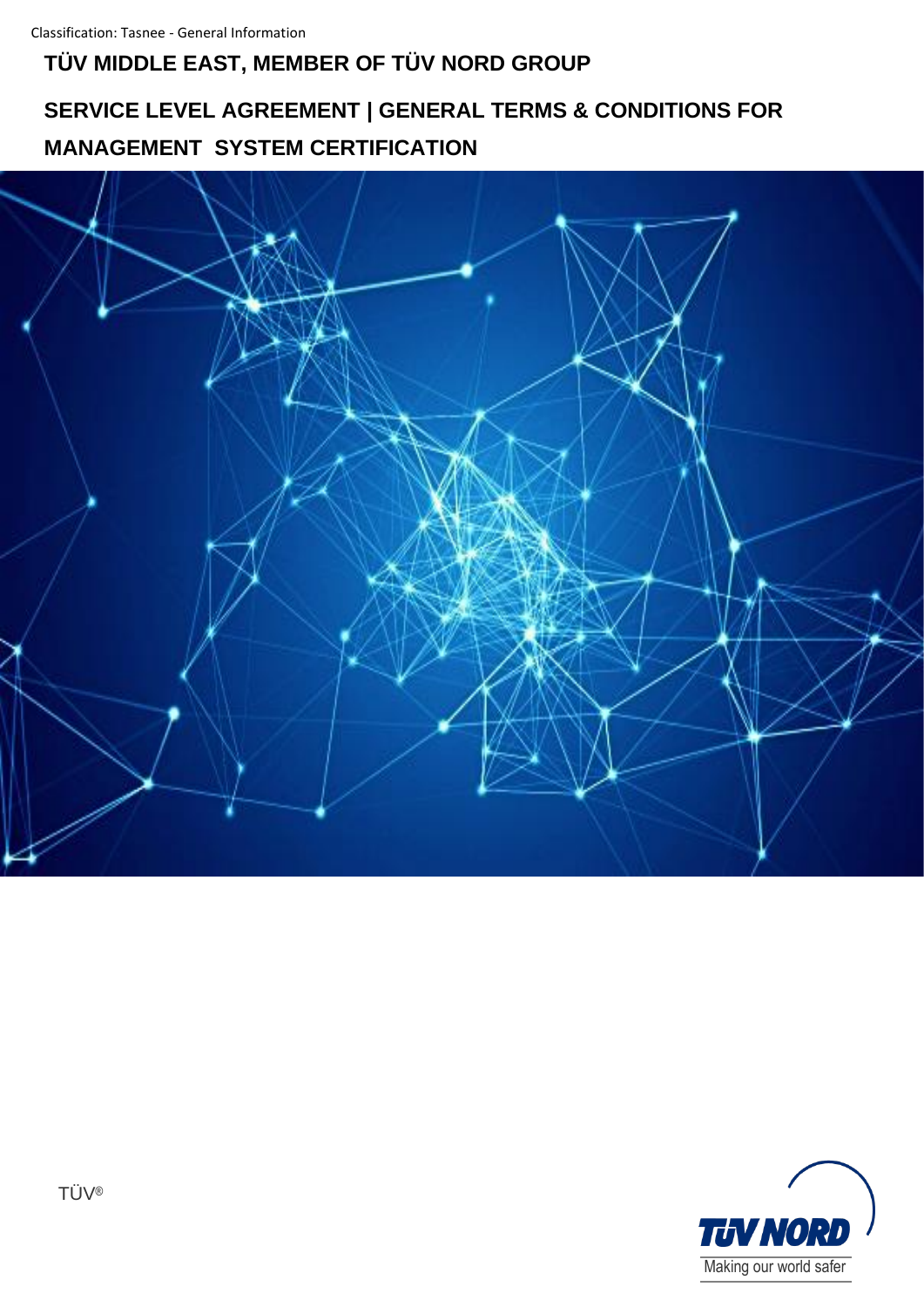

#### **1. Services**

#### **1.1 Audit preparation**

At this stage the lead auditor along with audit team (as applicable), prepares for the audit. This includes preliminary planning of audit effort, scopes, audit team competency, audit scheduling / preparation of the detailed audit plan, logistics, etc…

#### **1.2 Certification audit**

The certification audit will be performed in 2 stages, stage 1 & stage 2 onsite.

#### **Stage 1**

The stage 1 audit shall be performed to verify the client's readiness for stage 2, with reference to adequacy of management system documentation and deployment, level of implementation, evaluation of client's location / site conditions, resource allocation, level of awareness within the organization of standards implemented, collection of necessary information about the scope of certification and to evaluate if the internal audits and management review are planned and performed.

Client will be given an official report on the outcome of stage 1 audit. All areas of concerns / weaknesses will have to be closed in line with the decision captured in the stage 1 audit report and evidence may need to be submitted prior to the stage 2 audit. If not, the stage 2 audit cannot be planned / performed

If the stage 1 is successful, the lead auditor can proceed with stage 2 audit based on mutually agreed timeframes with the client. If stage 1 and stage 2 audits are planned consecutively then an offsite document review will be performed prior to the stage 1 audit and a document review report will be submitted to the client. Client will provide the relevant documents at least 4 weeks in advance in order to facilitate a document review prior to stage 1.

The maximum time gap between stage 1 and stage 2 is 90 days. After the lapse of 90 days, this will be treated as a new certification, with a repeat stage 1.

#### **Stage 2**

The stage 2 audit will be performed to verify the implementation, including effectiveness, of the client's management system. It will include, but not limited to the following:

- Information and evidence about conformity to all requirements of the applicable management system standard or other normative document.
- Performance monitoring, measuring, reporting and reviewing against key performance objectives and targets (consistent with the expectations in the applicable management system standard or other normative document).
- The client's management system and performance as regards legal compliance.
- Operational control of the client's processes.
- Internal auditing and management review.
- Management responsibility for the client's policies.
- Links between the normative requirements, policy, performance objectives and targets (consistent with the expectations in the applicable management system standard or other normative document), any applicable legal requirements, responsibilities, competence of personnel, operations, procedures, performance data and internal audit findings and conclusions.

The result of the audit will be informed in the concluding meeting. Client will be given an official report on the outcome of the stage 2 audit.

All critical non conformities have to be closed and evidence to be submitted within agreed timeframes from the last day of stage 2. After the lapse of specified days, this will be treated as a new certification.

#### **1.3 Surveillance audits**

Surveillance audits during the period of the certificate's validity shall be performed at least annually. The surveillance audits will include evaluation of any amended documentation, planning and conduct of the audit, including reporting and registration by TÜV MIDDLE EAST.

The result of the audit will be informed in the concluding meeting. Client will be given an official report on the outcome of the surveillance audit.

All non conformities have to be closed and evidence to be submitted within 45 days from the last day of the audit

The annual surveillance audits will have to be carried out every year in line with the audit relevant date. The window of 3 months prior to the said dates will be applicable.

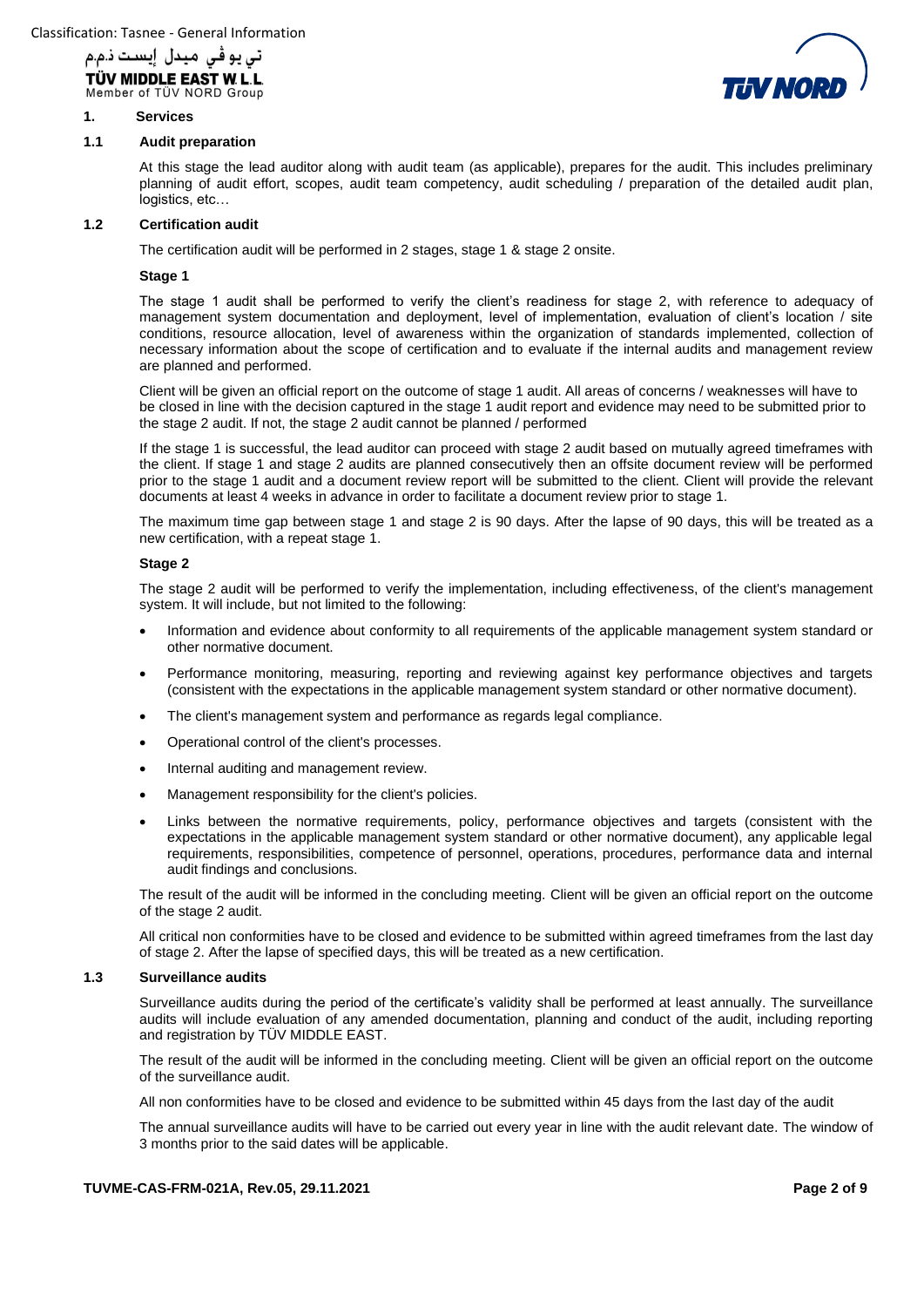



The bi-annual surveillance audits will have to be carried out every six months in line with the audit relevant date. The window of 1.5 months prior to the said dates will be applicable.

Any delay from the surveillance audit date will result in suspension. During suspension, If the client goes in for an audit within 90 days (for annual surveillance) and 45 days (for bi-annual surveillance), the certification body will revoke the suspension. However, any further delay; the certification body will withdraw the certificate.

#### **Evaluation of documentation**

The documents (including manual, procedures, work instructions, etc… as applicable) will be evaluated by the audit team on the basis of the requirements of the applicable standard (s). The customer will receive information on the evaluation of the documents. Only when all non-conformities / unclear items (if applicable) have been dealt, the certification audit will be performed. Evaluation of documents is applicable for all full system audits.

#### **1.4 Recertification**

Recertification audits to be performed minimum of 3 months prior to expiry of the certificate. For BRC and IFS the audit may be brought forward by a maximum of 28 days from the initial audit date; any delay of more than 7 days from the initial audit date will result in a major non conformity for these schemes. Generally, the audit is performed in one stage. Evaluation of documentation is required for recertification audits and may be planned prior to the audit offsite. If applicable a recertification audit may be performed in 2 stages. If the recertification audit is performed, but the process is not completed prior to the expiration of the certificate, the continuity of the certificate could be maintained. However, there will be a lapse of day(s) / month(s) in the validity of the certificate till the new certificate is issued after successful completion of the audit. If certificates are lapsed for 6 or more months, it will be treated as a new certification. If the recertification audit is not completed prior to the expiration of the certificate, it will be treated as a fresh certification.

## **1.5 Special audits**

#### **Transfer audits**

Transfer audits for valid certified client(s) from another Certification Body may be undertaken provided the below prerequisites of transfer are fulfilled:

- Only valid certificates issued by accredited certification bodies can be transferred
- Certificates that are suspended or under the threat of suspension cannot be transferred
- All applicable surveillance audits shall be performed
- Non conformities (if any) should be closed and accepted by the existing certification body
- Any customer complaints received by the client should be resolved
- The certificate validity should be at least 3 months at the time of the audit

A transfer audit will be done as a separate audit. If the pre-requisites are not adequately fulfilled, it will be treated as a new certification. If the transfer process is successful, a new certificate will be issued and continuity will be maintained. Once the transfer audit is completed successfully and the certificate is issued, the surveillance / recertification can be performed as per the applicable audit cycle. The details of the transfer process will be finalized mutually between both the parties.

#### **Extension audits**

Extension audits may be planned to include new scope / location(s) to the existing certification. This will be done through an amendment to existing contract after a variation order is confirmed. The details of the extension will be finalized mutually between both the parties.

#### **Short notice audits**

Short notice or unannounced audits may be needed to address any of the below listed scenarios. Planning of such audits will consider adequacy of the audit team and the same will be communicated to the client.

- a) Complaints against certified clients originating from any source
- b) Changes to the current certified management system
- c) Follow-up on suspended certificate status
- d) Request from any legal, statutory or governing entities who may have an interest in the effectiveness of a certified management system
- e) If a client in the food industry becomes aware that legal action could be taken with regard to the safety or legality of a product, he / she shall inform the certification body immediately. For its part, the certification body will instigate suitable steps in order to assess the situation and its impact on the certification, and will take appropriate action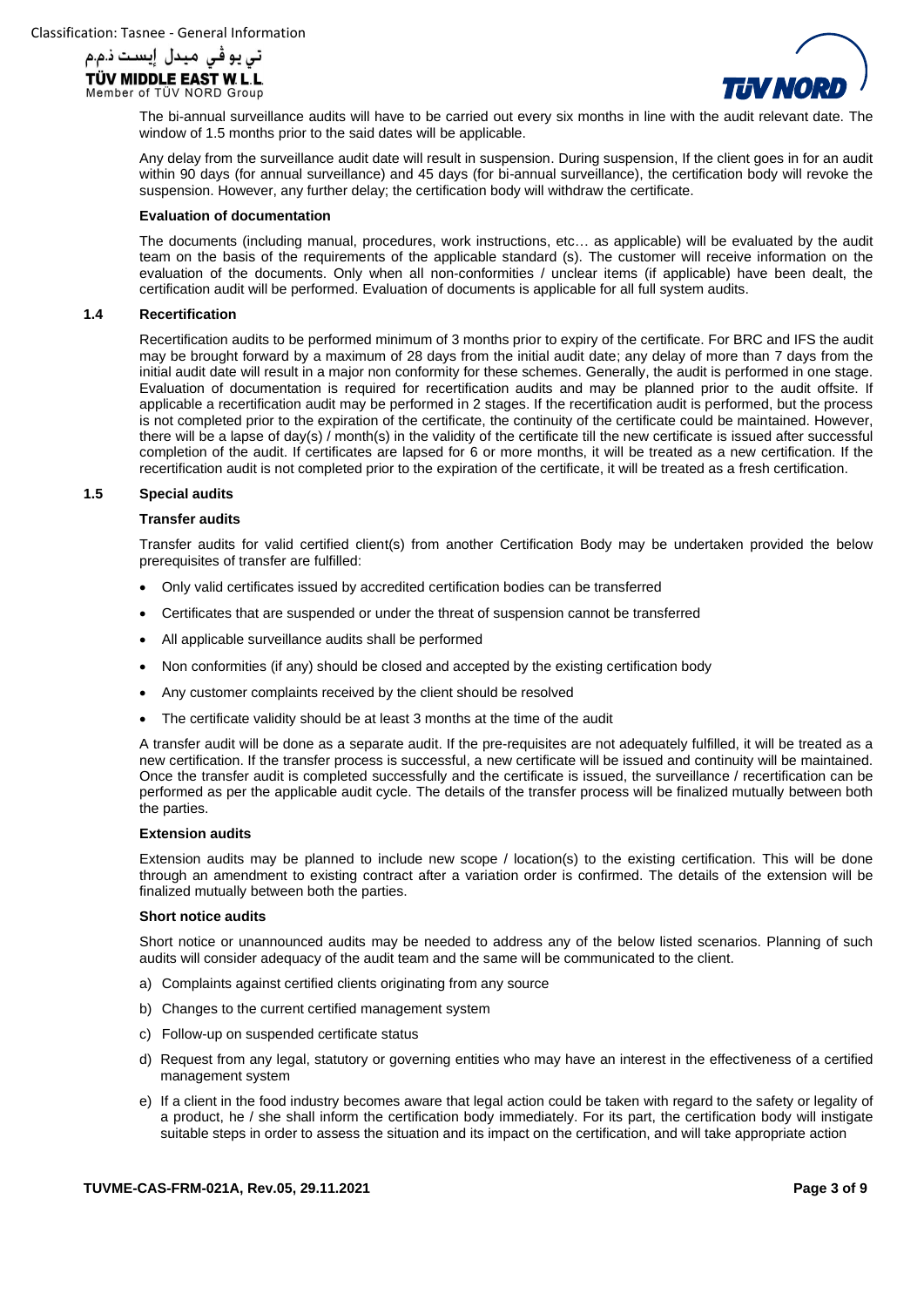



Findings made randomly outside the actual scope of work

For the avoidance of doubt we would like to emphasize that we bear no responsibility and no liability whether legally or morally to address, make aware or point out any aspects which our personnel randomly realize beyond the actual agreed scope of work.

If our personnel shares any view on such aspects, these views can only be understood as a very general and generic thought to address possible items which might require attention. Under no circumstances can such shared thoughts been understood or interpreted as a professional assessment, analysis or advice. The obligation and liability for the assessment of the situation and the implementation of specific actions and measure remain solely with the Client. Our liability irrespective the legal nature is excluded to the extent permitted by law.

#### **1.6 General**

- a. For re-audit (if the client fails to pass the certification audit (stage 2)) or surveillance audits the client will be charged 75 % of the said value provided the time gap between the audits does not exceed 90 days from the date of the last audit
- b. If the stage 1 audit is unsuccessful or is not closed within 90 days from the stage 1 audit date, stage 1 audit will have to be repeated and the client will be charged as per stage 1 audit fee again
- c. In case of any critical non conformity which requires a follow-up visit for closure, the same will be charged as per the manday rate in the contract
- d. If the client postpones / cancels an audit with less than 15 days' notice, TÜV Middle East reserves the apply a charge equivalent to the full manday rate as per the contract for the cancellation of the visit
- e. If the client postpones / cancels an audit when the audit team is onsite, the client will be charged an additional fee for the mandays spent by the audit team. The manday rate will be as per the contract
- f. It is required that a deputy management representative or a deputy focal point be assigned, who could stand in place of the main focal point / management representative should the later find them unavailable to attend the agreed visits / meetings
- g. If the contract is signed for integrated management system and if the client goes for single or individual standard certification at the time of execution of the contract, the contract will have to be amended to reflect the same and accommodate the financial implication
- h. If the contract is signed for a multi-site (group) certification and if the organization decides to go for a single or only few of the contracted companies certification, included in the contract and not as a multi-site certification, the contract will have to be amended to reflect the current situation. The audit process will commence only when the contract revision is completed
- i. If the contract is signed as multi-site with main certificate and annexure, the scope for all the sites has to be identical and all locations will have to be audited each year
- j. If the contract is signed as multi-site with main certificate and sub certificates, the scope for all the sites should be similar and all locations will have to be audited at least once in the certification cycle an in line with the random sampling requirements. The main office shall demonstrate a central control over all the branches, have a single management system in place and fulfill all conditions of a multisite function
- k. In case of a multi-site certification the annexure or the branch office certificate is linked to the main certificate. The main certificate will reference the locations certified as branches. These branch certificates are valid only in conjunction to the main certificate. The main office shall demonstrate a central control over all the branches, have a single management system in place and fulfill all conditions of a multisite function
- l. On receipt of the certificate, the client shall contact TÜV Middle East for a copy of the mark of conformity in JPEG format. For the guidelines for the use of the mark of conformity, please refer to our website
- m. Extra certificate copies are available as per the below mentioned prices :
	- 1. Certificate in A4 Size (per copy) AED 150/-
- n. Our General Terms and Conditions of Business are an integral part of the contract. The contents can be read on our Internet page at [https://www.tuv-nord.com/middleeast/en/our-company/general-terms-conditions/.](https://www.tuv-nord.com/middleeast/en/our-company/general-terms-conditions/) We will also be pleased to send you our General Conditions of Business free of charge on request.
- o. Expenses for the auditor related to Visas, Air Ticket (Economy Class), Hotel Accommodation, Travel Allowance, Travel Manday(s) and Transportation for the auditor(s) will be arranged by the client or the client will be charged as actual (where applicable).
- p. Any variations in scope (activity, location, employees, etc...) other than previously agreed in the signed contract, variation will be applicable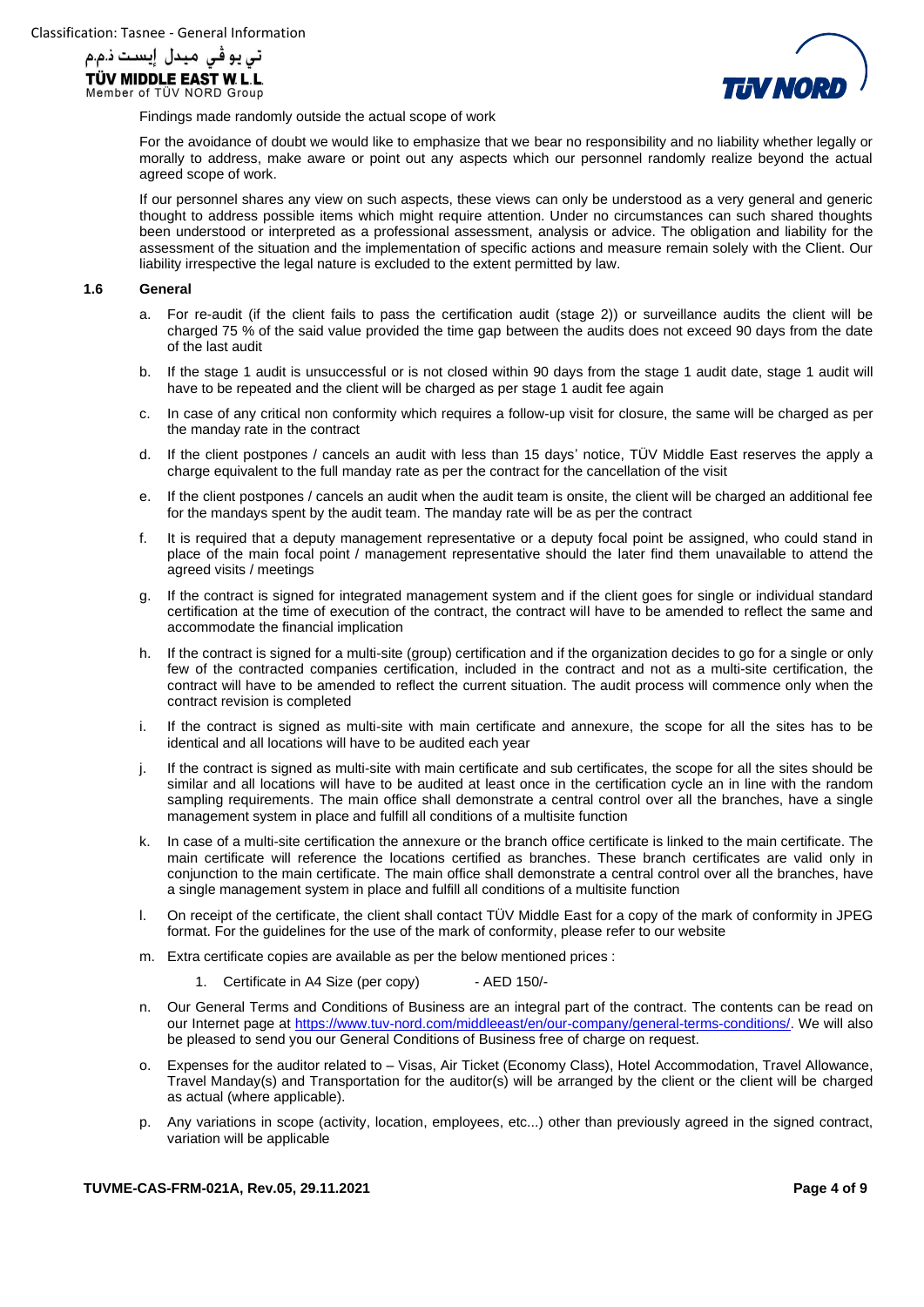



- q. ISO 14001 certified clients to refer to the link on our website [https://www.tuv](https://www.tuv-nord.com/middleeast/en/services/certification/)[nord.com/middleeast/en/services/certification/](https://www.tuv-nord.com/middleeast/en/services/certification/) for Expected Outcomes of ISO 14001 Certified Clients based on communication from IAF / ISO
- r. Fees specified commercial contract do not include any taxes unless otherwise stated. Any tax applicable in the country where the services are rendered, will be charged additionally to client along with the agreed rates ensuring that TÜV Middle East receives the full amount which it would have received if no deduction or withholding had been made

#### **2. Confidentiality**

We will treat as confidential all information which becomes known to us which becomes known to us in any form or medium with regard to the business operations of the customer and which is either expressly or by its nature not intended for transfer on to third parties. This does not apply in relation to data and information which is in or enters the public domain. In addition, confidentiality is limited insofar as we are obliged to supply certain information to our accreditation bodies.

## **3. Data security and protection in case of remote auditing**

The security and confidentiality of electronic or electronically transmitted information are particularly important when using information and communication technology for audit purposes. Measures have been taken to ensure that security and confidentiality are maintained throughout the audit activities, in accordance with the relevant legislation and proper communication channels

#### **4. Guarantee**

The Certification Body is unable to accept any guarantee liability for the granting of a positive assessment or of approvals on the basis of the certification performed by it of the applicant enterprise by authorities, examining, bodies, other technical supervisory authorities or similar institutions, which are responsible for assessing the enterprise or its products.

No liability is accepted for the legal effectiveness and legal validity of the contractual protection rights or for freedom from legal deficiencies or other defects. In particular, the Certification Body is unable to guarantee that the TÜV Middle East mark can be used without restriction for advertising and publicity purposes.

Such guarantee obligations as exist shall be fulfilled at the option of the Certification Body by means of free-of-charge elimination of defects or deficiencies or by means of re-performance. Where such activities fail again to achieve the objective, the client shall be deemed entitled to withdraw from the contract or to require corresponding reduction of charges (withdrawal or reduction). All other guarantee claims, including claims for damages on any basis whatsoever, shall be deemed impermissible.

The services rendered do not include, cover or embrace any statement in form of a guarantee or otherwise in respect to an actual infection risks. In addition, the services do not provide any form of guarantee or warranty that infections are not possible within the tested facilities. The implementation, maintaining, surveillance and updating of the hygiene measures taken remain solely within the responsibility of the client. The service provider does not assume any liability irrespective of its legal nature and whether direct or indirect in regards to any damage or claim including but not limited to partial or complete lockdowns, restrictions in business activities, etc. This limitation of liability shall apply to the extent permitted by law

#### **5. Overall Liability**

Our commercial liability, regardless of the legal reason, shall be limited to a total value of the contract for all cases of damage culpably caused by us within the framework of this contract. Claims for damages cannot be enforced after a period of 12 months following the completion of our services. This liability limitation shall also apply in favor of our employees, management personnel and executive bodies.

We are taking the potential infection risk related to COVID-19 very seriously. Our personnel has a high awareness in this regard. The symptoms triggered by COVID-19, however, are very individual. Thus, we cannot guarantee that despite all measures taken infections are transmitted when providing the services. We are not liable for any impact whether direct or indirect deriving from transmitting of infections

#### **6. Invoicing & Payment**

- 50% (of the initial certification fee) to be settled on signing of the contract.
- 50% (of the initial certification fee) to be settled on completion of stage 2 audit.
- 100% of the surveillance audit fees shall be settled on confirmation of the surveillance audit date and prior to the completion of the audit (annually, six monthly or nine monthly) based on the surveillance cycle opted for. The payable amount per each surveillance is mentioned in the price table.
- For recertification audit the price for the initial certification is applicable and to be settled 50% on confirmation of the recertification contract and balance 50% on completion of the of the audit.
- If pre-audit is applicable, the payment to be made on confirmation of the audit date.
- Invoicing and payment will be done in line with the signed commercial contract agreed by both parties

#### **TUVME-CAS-FRM-021A, Rev.05, 29.11.2021 Page 5 of 9**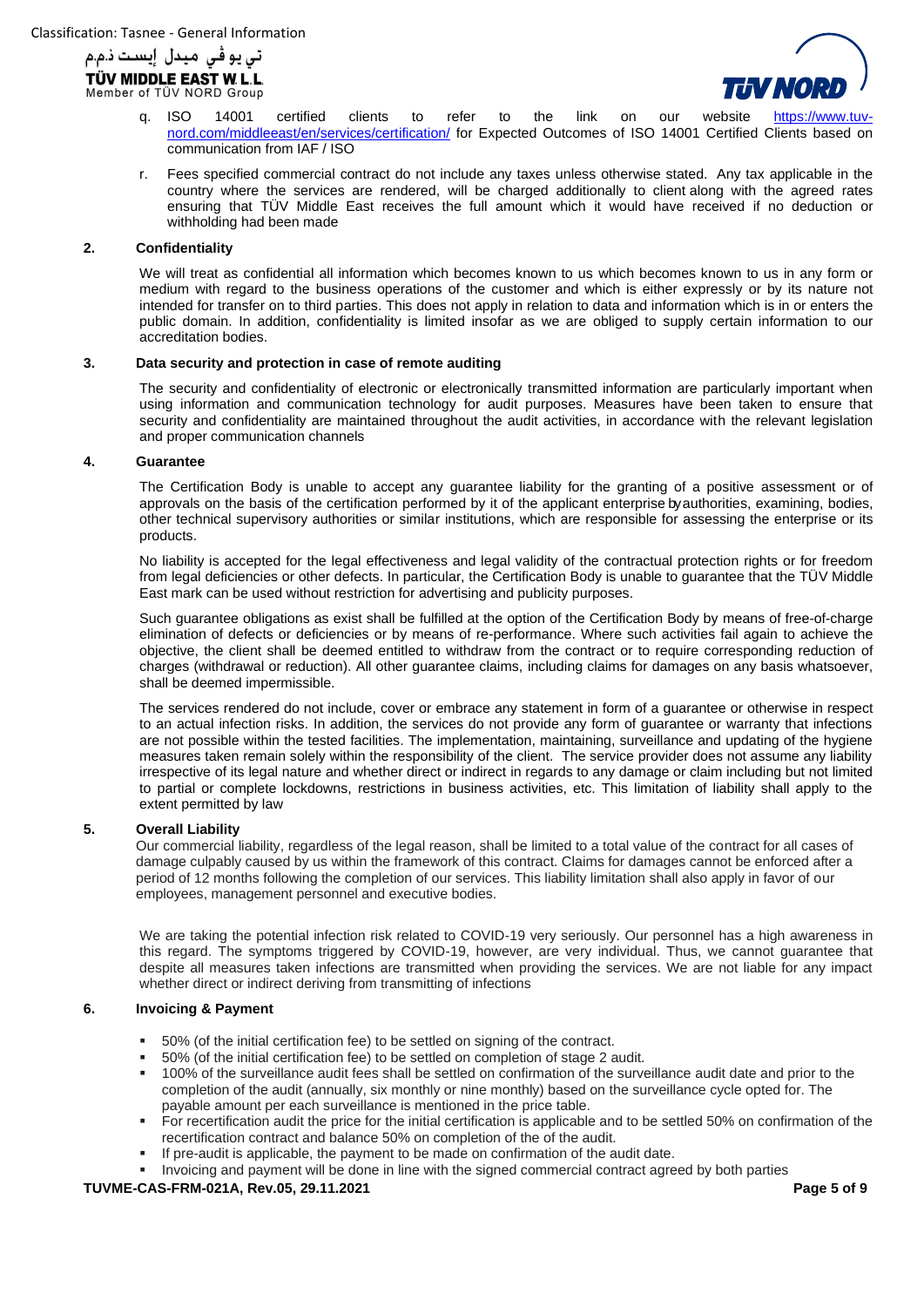

- The representative company with whom the contract is signed is authorized to generate all invoices and to collect the amount on behalf of TÜV Middle East
- Fees specified in the commercial contract do not include any taxes unless otherwise stated. Any tax applicable in the country where the services are rendered, will be charged additionally to client along with the agreed rates ensuring that TÜV Middle East receives the full amount which it would have received if no deduction or withholding had been made
- Payment shall be settled within 30 days from the invoice date or against issuance of certificate (whichever is first) for certification and recertification audits.
- For all other audits, payments to be made prior to the completion of the service. No service will be rendered in case of past outstanding payments.
- Non-payment of audit fees may result in suspension / withdrawal of certificates.
- Non-commencement of audit activities within 12 months from the date of signing of the contract, will result in the termination of the contract. The initial payment received will not be refunded.
- Invoices will be submitted electronically to support the sustainability of the environment and the go green initiative of our company

## **7. Tasks of the certification body and the client**

## **A.1 Tasks of the certification body**

- The TÜV MIDDLE EAST Certification Body (hereinafter referred to as "certification body") undertakes to treat confidentially all the information regarding the client's company to which it has been granted access in accordance with the agreed confidentiality rules and to use this information solely for the agreed purpose. Documents and information made available shall not be forwarded to third parties. Provision of documents for accreditation bodies within the framework of monitoring and surveillance of the certification body, and also detailed reporting and rendering of information to the arbitration body in cases of conflict are excluded from this obligation. The certification body implements certification and surveillance according to the rules of TÜV MIDDLE EAST. The requirements of the standard or quality standard referred to in the offer, and those of the national legislation on which the accreditation / designation of the certification body / notified body is based, form the basis of the certification.
- The certification body shall perform the certification and surveillance based on the respective procedure and the regulations/standards and shall issue a certificate if the result is positive.
- The certification body keeps and publishes a list of the certified companies, also stating the scope of the certification on request.
- Complaints of third parties regarding management systems of clients who have been certified by the certification body are recorded in writing, checked and then dealt with. The certification body records complaints and claims of the client with regard to the certification procedure in writing, checks the facts of the case and investigates the complaints / claims. If no agreement is reached between the client and the certification body, the complaints / objection procedure published on the website of TÜV MIDDLE EAST used.

#### **A.2 Tasks of the client**

- At least four weeks before performance of the on-site audit (certification, surveillance or recertification audit) the client provides the necessary documents to the audit team leader, such as management system documentation, records regarding internal audits that have been performed and the management review documentation.
- The client performs a complete internal audit before the certification audit, which covers all the management system requirements of the relevant standard and the processes and sites relevant for the scope of the certificate. A management review is also carried out.
- The client creates a "risk-based" internal audit programme for the 3-year certification cycle, which covers all the management system requirements, taking the size of the organization, the scope and the complexity of the management system, the products and processes and the relevant sites into consideration. The audit programme shall be evaluated at least annually with regard to its suitability and effectiveness.
- In the case of multisite certifications, all the sites included in the certification must be covered by the internal audit programme of the organization. Each site must be audited at least once in the 3-year certification cycle. The headquarters (central office) must be audited each year.
- The client performs annual management reviews within the 3-year certification cycle.
- The client allows the audit team access to the relevant organization units of the company and allows records that are relevant for the operation of the management system to be viewed.

**TUVME-CAS-FRM-021A, Rev.05, 29.11.2021 Page 6 of 9** • He names a contact person from the company management who is responsible for the execution of the audit. This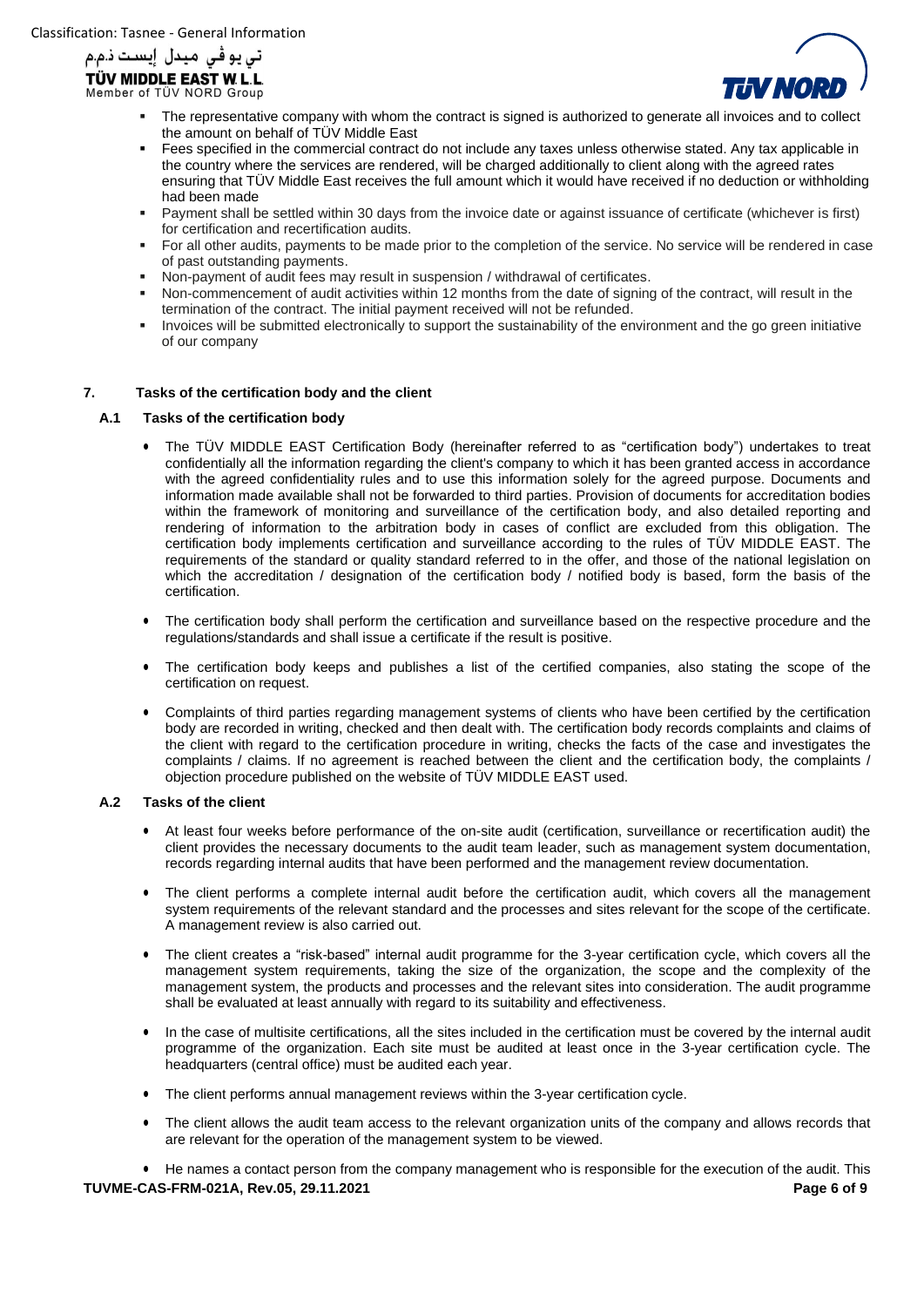



is in general the representative who has been appointed for the respective management system.

- The client is obliged to inform the certification body immediately in writing of all important changes which occur after issue of certificates or extensions or additions to certificates (this affects for example changes regarding to the legal and organizational form of the company, the economic or ownership situation of the company, the organization and the management [such as key members of staff in management positions, decisionmakers or specialist or high-level technical personnel etc.], the contact address and the sites, the scope of the certified management system as well as important changes to the management system and the processes).
- The client has the obligation to inform the certification body immediately of any serious incidents (e.g. recalls, accidents at work, hazardous incidents, process upsets). From its side, the certification body will take corresponding steps to assess the situation and its impact on the certification and will undertake corresponding actions.
- The client has the obligation to record all objections in relation to the management system and its effectiveness, along with corrective actions and their results, and to document these to the auditor in the audit.
- The client has the obligation, dependent on the seriousness of the nonconformity, to inform the audit team within the time limit set by the certification body, either of the corrective actions that have been determined and their target completion dates, orof the implementation of the corrective actions.
- In order to avoid situations of conflict between the certification body and a possible advisory or consultancy organization, the client shall inform the certification body of advisory or consultancy services that have been used in the area of management systems before or after conclusion of the contract. This also includes organizations, which have carried out "in-house training" or internal management system audits.
- Within the framework of maintenance of the accreditation, notification, appointment, approval etc. the client declares that he agrees to assessors from accreditation organizations, regulatory bodies, internal auditors from certification body (for the purpose of internal audits of the certification body), etc.. to attend audits possibly taking place within his organization, e.g. for a witness audit (participation of the accreditation body / authorities / certification body) in a (certification / re-certification / surveillance audit), or the accreditation organization can independently visit the client (in special scenarios along with the certification body representative) and that the accreditation organization may have access to and view the files.
- The client has the right to decline auditors nominated by the certification body. If no agreement can be reached following 3 proposals, the contract may be dissolved by the certification body.
- In the case of a Certification of Multiple Sites Based on Sampling, the client has the obligation to fulfil all the conditions relating to multisite certification and to report any non-fulfilment to the certification body immediately. In detail, these conditions are as follows:
	- Establishment, creation and maintenance of a management system that applies equally to all sites/production facilities/branches. This also applies to the basic documented procedures.
	- Monitoring of the entire system by the headquarters (central office). The central office has the authority to issue instructions to all sites/productionfacilities/branches.
	- Specified arrangements that certain areas and departments work for all areas and departments within the sites, e.g. product and procedure development, purchasing, human resources etc.
	- <sup>−</sup> Performance of internal audits before the certification audit in all sites/production facilities/branches.
	- Signing of an agreement between the client and certification body, which is legally enforceable at all sites/production facilities/branches of the organization.
- It can be necessary to perform additionally short-notice or unannounced audits, e.g. in order to investigate complaints, as a consequence of changes or as follow-up for suspended certificates. In such cases
	- the certification body specifies the conditions under which these short-notice audit visits are to take place,
	- <sup>−</sup> it is not possible to object to members of the audit team for short-notice audits.
	- <sup>−</sup> Costs resulting from the additional audit will be charged to the client.
- In case of transfer of certification, the client is obliged to make available to TÜV MIDDLE EAST, the accepting certification body, all required documents (certificate(s) of the previous certification body; audit reports of the initial certification or of the last recertification and of the last surveillance audits; status of any open nonconformities). TÜV MIDDLE EAST shall not carry out the transfer of certification until the review of the transfer of certification, the Pre-Transfer Review, has been positively completed. The transfer of a certification is only possible if the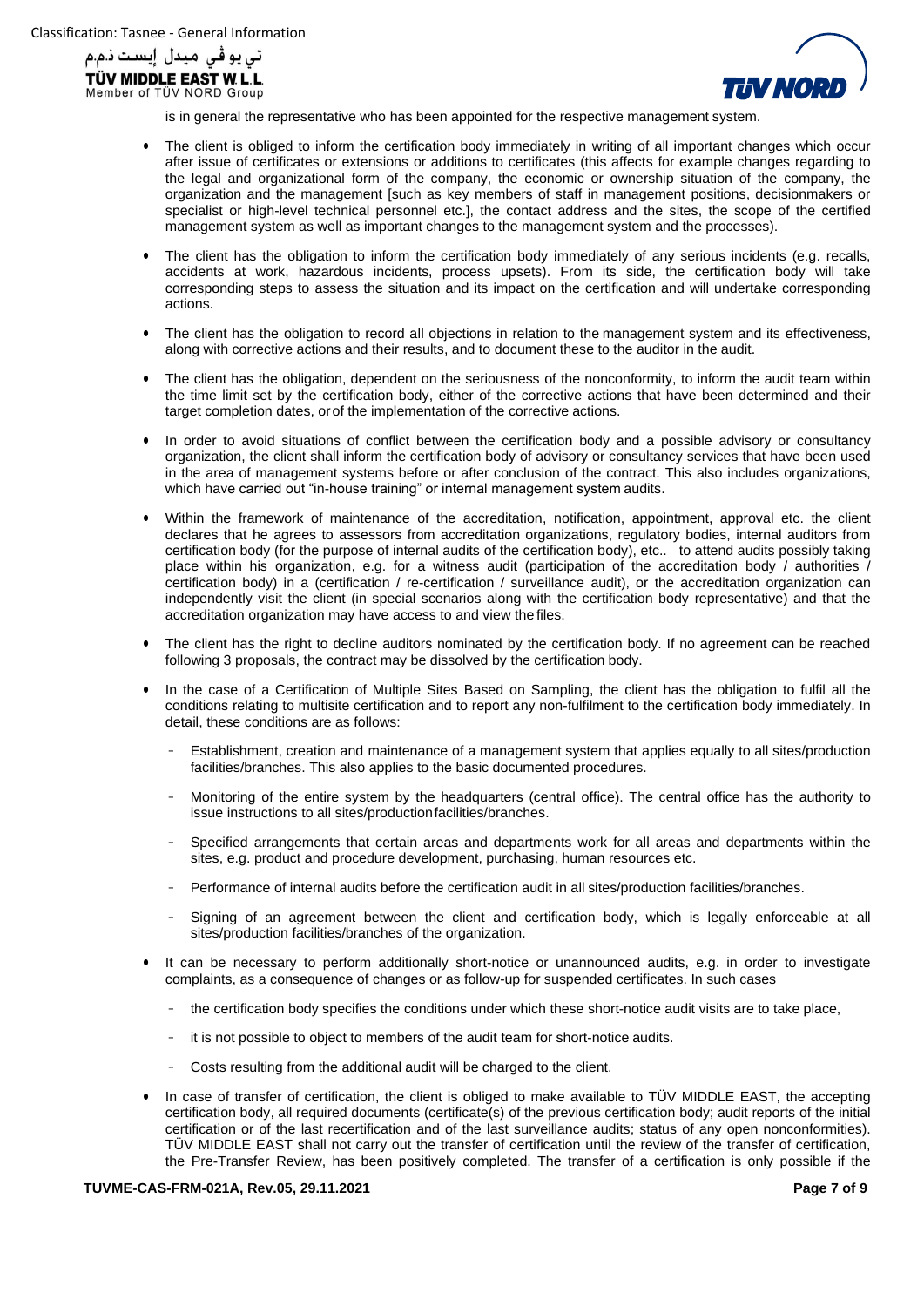



certificate of the client is valid for at least another 3 months. As soon as TÜV MIDDLE EAST has issued the transferred certificate, TÜV MIDDLE EAST informs the issuing certification body about the transfer of the certification.

#### **A.3 Arrangements regarding occupational health and safety**

#### **1) Arrangements to be undertaken by the client**

- In due time before performance of the contractual services, the client shall provide information regarding risks, hazards and stress, which could originate from the working environment in the client's factory or at the client's premises. This information shall include information regarding hazardous substances in test pieces. The client shall provide information concerning whether and if appropriate, to what extent, risk and hazard assessments are required for the activities that have been ordered. Legal requirements apply.
- The client shall have sufficient arrangements in place for first aid, alarm and rescue, and shall name contacts and responsibilities in this regard.
- The client shall ensure that employees of the certification body only perform work when accompanied by an employee of the client.
- The client shall provide the employees of the certification body with instruction on the basis of risk and hazard assessment(s) and work and operating instructions. The instruction shall include communication of emergency telephone numbers and assembly points in case of danger as well as a description of the functioning and safety of any equipment to be used under such circumstances.
- The client shall supply any necessary personal protective equipment which may be necessary and which is not provided by the certification body (helmet, safety boots or shoes, ear and eye protection – e.g. ear defenders, safety spectacles/goggles) free of charge.

## **2) Certification Body**

• The employees of the certification body may only undertake work if the circumstances and the working environment are safe. The employee is entitled to refuse to perform the work in the presence of unacceptable hazards / risks / stresses.

## **B. Validity and rights of use of the test mark and the certificate**

- The validity of the certificate and logo begins with the date when the certificate is issued and ends as mentioned on the certificate. The term of the certificate depends on the particular standard on which the audit is based but may not exceed a maximum of 3 years. This assumes that, based on the date of the certification audit, regular surveillance audits are performed in the company according to the specific accreditation rules or certification standards (e.g. yearly, half-yearly) with a positive result. A surveillance audit at short notice may also become necessary in certain justified cases. It is within the discretion of the certification body to decide on the necessity for such an audit. The same prerequisites apply for the use of the test mark.
- The scope of the certification is listed in English language. A translation into other languages is provided in good faith. In case of doubt or objection, only the English version of the certificate is binding.
- Approval for use of the test mark only applies for the area of the client's company which has been certified. Use of the test mark for activities which lie outside the scope of the certification is not permitted.
- The test mark may only be used in the form that is provided by the certification body. The use of the accreditation body logo is not permitted. The mark must be easy to read and clearly visible. The client is not authorised to make changes to the certificate and/or the test mark. The certificate and the test mark may not be used in a misleading manner for advertising purposes.
- The test mark may only be used by the client and only in immediate association with the company name or the company logo of the client. It may not be used on products or product packaging, nor be used in relation to products and/or procedures of the client, that could be interpreted as confirming product conformity.
- It is not permitted to make use of the test mark on laboratory test reports, calibration certificates or inspection reports or certificates for persons, as these documents are classified as products in this connection.
- The client must ensure that the test mark and the certificate are only used in advertising in such a way that a statement regarding the certified area of the client, which corresponds to the certification, is made. The client also has to make sure that, within the framework of competition, the impression is not created that certification by the certification body is equivalent to a governmental or official inspection.
- If a claim is made against the certification body according to the principles of product liability based on use of the test mark and/or certificate by the client which infringes the conditions of the contract, the client has the duty to